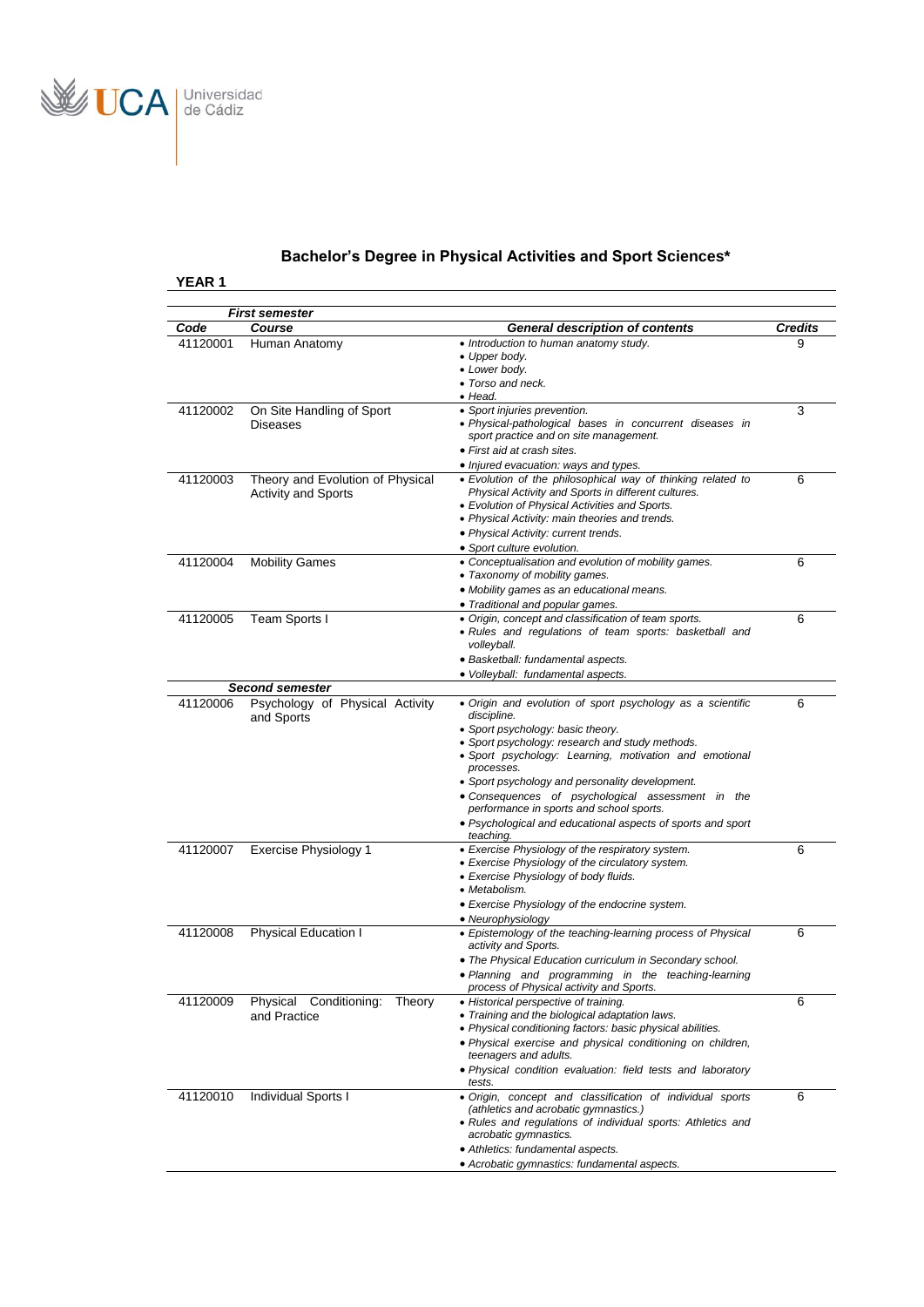

|          | <b>Third semester</b>                   |                                                                                                                |   |
|----------|-----------------------------------------|----------------------------------------------------------------------------------------------------------------|---|
| 41120011 | <b>Exercise Physiology II</b>           | • Energy sources for movement.                                                                                 | 6 |
|          |                                         | • Exercise response and adaptation.                                                                            |   |
|          |                                         | • Fatigue. Pathological-structural changes.                                                                    |   |
|          |                                         | • Environmental exercise physiology. Adaptation of                                                             |   |
|          |                                         | exercise to the environment and extreme conditions                                                             |   |
|          |                                         | (height, depth and temperature.)                                                                               |   |
| 41120013 | Sociology of Physical Activity and      | · Sociological perspective and development of the                                                              | 6 |
|          | Sports                                  | sociology of physical activity and sports.                                                                     |   |
|          |                                         | • Social relations, culture and values in physical activity<br>and sports. Health and body worship.            |   |
|          |                                         | • Social aspects of physical activities and sport practice:                                                    |   |
|          |                                         | habits and unevenness                                                                                          |   |
|          |                                         | . Physical activities and sports, technology and the                                                           |   |
|          |                                         | media. Sports as a show.                                                                                       |   |
|          |                                         | · Physical activities and sports, organisations, politics,                                                     |   |
|          |                                         | economy, work and development.                                                                                 |   |
| 41120016 | Movement Analysis and System            | • Basic principles<br>of kinesiological<br>and<br>analysis                                                     | 6 |
|          |                                         | components.                                                                                                    |   |
|          |                                         | • Anatomic and functional fundamentals of human<br>movement.                                                   |   |
|          |                                         | • Kinetic chains analysis.                                                                                     |   |
|          |                                         | • Functional assessment of the human musculoskeletal                                                           |   |
|          |                                         | system. Measurement systems for movement analysis.                                                             |   |
|          |                                         | • Conceptual analysis and fundamentals<br>of the                                                               |   |
|          |                                         | systematics of physical exercise.                                                                              |   |
|          |                                         | • Exercise classification and its application in sports.                                                       |   |
|          |                                         | • Structural analysis of human movement.                                                                       |   |
| 41120022 | <b>Mobility Skills Fundamentals</b>     | • Mobility skills: conceptual framework and classification.<br>• Perceptive abilities.                         | 6 |
|          |                                         | • Basic and generic abilities.                                                                                 |   |
|          |                                         | • Teaching resources and motor abilities.                                                                      |   |
| 41120018 | <b>Team Sports II</b>                   | • Rules and regulations of collective sports: football and                                                     | 6 |
|          |                                         | handball.                                                                                                      |   |
|          |                                         | · Football: fundamental aspects.                                                                               |   |
|          |                                         | • Handball: fundamental aspects.                                                                               |   |
|          | <b>Fourth semester</b>                  |                                                                                                                |   |
| 41120014 | Physical<br>Applied<br>Statistics<br>to | • Introduction: statistics on Physical Activity and Sports                                                     | 6 |
|          | <b>Activity and Sports</b>              | • Data collection and analysis. Data synthesis, polishing,                                                     |   |
|          |                                         | and organisation.                                                                                              |   |
|          |                                         | • Adjustment and regression. Prediction of possible<br>results.                                                |   |
|          |                                         | · Probability. Common models in physical activity and                                                          |   |
|          |                                         | sports.                                                                                                        |   |
|          |                                         | · Statistical inference. Decision-making.                                                                      |   |
|          |                                         | • Statistical techniques application, using computers for                                                      |   |
|          |                                         | data analysis.                                                                                                 |   |
| 41120015 | Biomechanics Applied to Physical        | · Introduction to human biomechanics. Concept and                                                              | 6 |
|          | <b>Activity and Sports</b>              | application.                                                                                                   |   |
|          |                                         | Basics of movement in biomechanics: Kinematic. Static.<br>Kinetic. Work and Energy. Applications in physical   |   |
|          |                                         | activities and sport.                                                                                          |   |
|          |                                         | • Instrumental methods in biomechanics. Electronic                                                             |   |
|          |                                         | techniques. Time measuring techniques. Movement                                                                |   |
|          |                                         | registration<br>techniques.<br>Interaction<br>registration                                                     |   |
|          |                                         | Other instrumental methods. Practical<br>techniques.                                                           |   |
|          |                                         | application.                                                                                                   |   |
|          |                                         | • Biomechanics of human movement: Race walks, races,<br>jumps, throws, hits, swimming. Biomechanical tests for |   |
|          |                                         | assessment.                                                                                                    |   |
| 41120012 | Control<br>Motor<br>Learning,<br>and    | • Motor behaviour.                                                                                             | 6 |
|          | Development in Physical Activity and    | • Motor behaviour principles.                                                                                  |   |
|          | Sports                                  | • Motor control: concept, mechanisms, models                                                                   |   |
|          |                                         | • Motor learning: concept, explanative models, acquisition                                                     |   |
|          |                                         | process and motor abilities modification, classification                                                       |   |
|          |                                         | and analysis of motor abilities, evaluation.                                                                   |   |
|          |                                         | • Motor development: concept,<br>explanative models,                                                           |   |
|          |                                         | fundamentals and longitudinal and cross-sectional                                                              |   |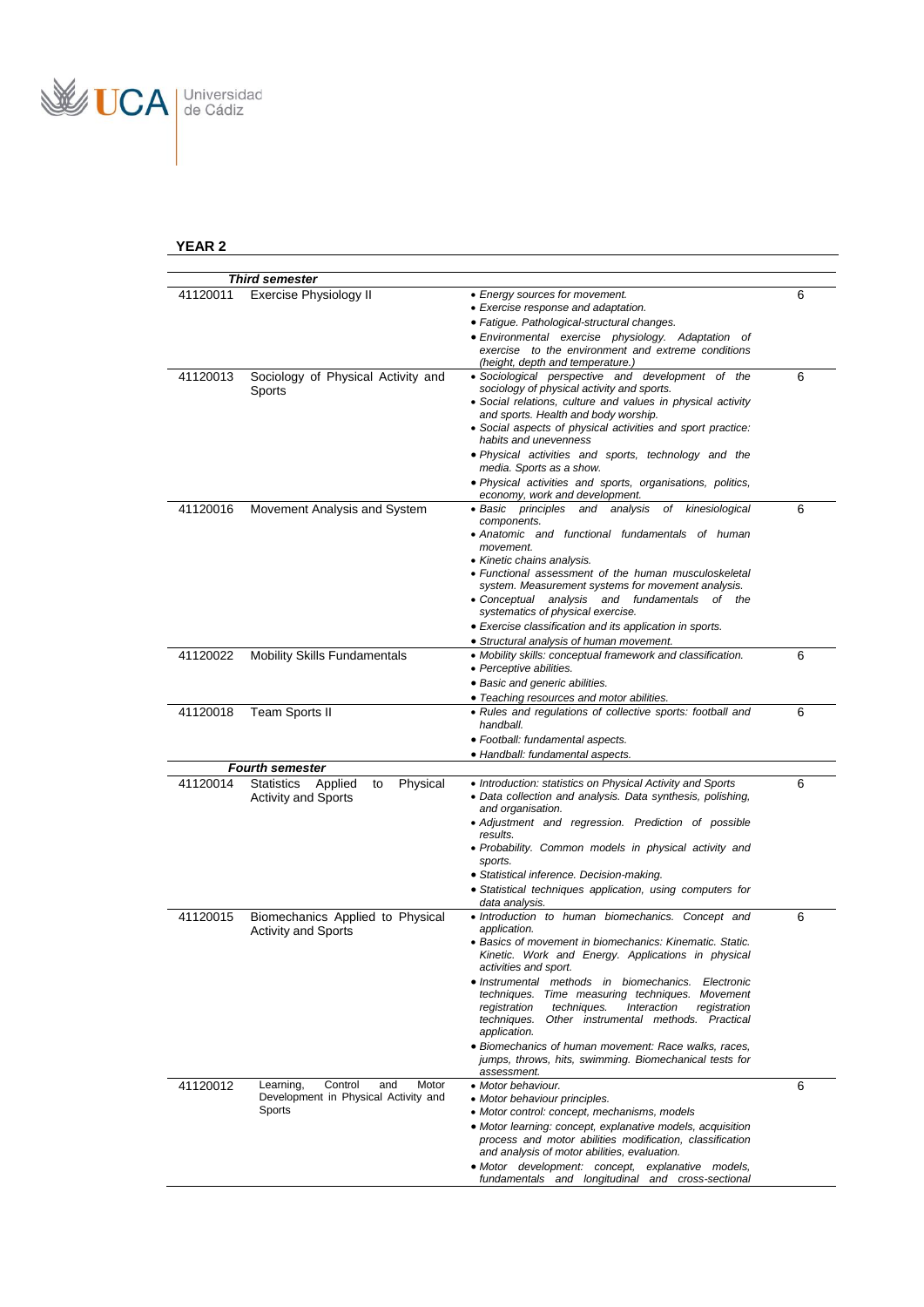

|          |                      | approaches, evaluation.                                                           |   |
|----------|----------------------|-----------------------------------------------------------------------------------|---|
| 41120020 | Water Sports I       | • Conceptual approach to Water Sports.                                            |   |
|          |                      | • Elements intervening in Water Sports.                                           |   |
|          |                      | • Water Sports techniques and basic manoeuvres.                                   |   |
|          |                      | • Applied methodology to Water Sports.                                            |   |
|          |                      | • Rules, regulations and organisation of water events.                            |   |
|          |                      | • Security principles in water sports.                                            |   |
| 41120019 | Individual Sports II | • Origin, concept and classification of individual sports<br>(Swimming and Golf.) | 6 |
|          |                      | • Rules and regulations of individual sports: Swimming<br>and Golf.               |   |
|          |                      | • Swimming: fundamental aspects.                                                  |   |
|          |                      | • Golf: fundamental aspects.                                                      |   |

|          | <b>Fifth semester</b>                                             |                                                                                                                                                                                                                                                                                                                                                                                                                                                                                                 |   |
|----------|-------------------------------------------------------------------|-------------------------------------------------------------------------------------------------------------------------------------------------------------------------------------------------------------------------------------------------------------------------------------------------------------------------------------------------------------------------------------------------------------------------------------------------------------------------------------------------|---|
| 41120017 | Didactics of Sport Initiation                                     | · Sport: concept and classification.<br>• Structural analysis of Sports.<br>• Sports as a learning tool.<br>• Team sports versus individual sports.<br>• Sport initiation: concept and phases.<br>· Sport games teaching: traditional versus modern<br>methods.                                                                                                                                                                                                                                 | 6 |
| 41120029 | Health-Related<br>Physical<br><b>Fitness</b><br>Assessment        | • Physical Fitness and Health.<br>• Physical Fitness Benefits.<br>• Biological basis for Health-Related Physical Fitness<br>Assessment: laboratory and field-based tests.<br>• Process and control of Health-Related Physical<br><b>Fitness Assessment</b><br>• Psychological tests of Health-Related<br>Physical<br>Fitness.                                                                                                                                                                   | 6 |
| 41120030 | Sports Systems Organisation and<br>Management                     | • Concept of Sport System and Organisation.<br>• Origin of sport services.<br>• Public and private organisations.<br>· Administration of sports organisation and staff<br>management.<br>• Management models: Direct, indirect and mixed.<br>Comprehensive application.<br>• Organisation<br>and planning<br>of physical<br>and<br>recreational activities in several physical activity<br>management fields.<br>• Excellence in direction, management and marketing<br>in Sport organisations. | 6 |
| 41120025 | Teaching-Learning<br>Process<br>of<br>Physical Activity and Sport | • Sport organisations legislation.<br>• Didactic intervention in the teaching-learning process<br>of Physical activity and Sports: teaching approaches,<br>strategies, teaching and organising resources,<br>teacher-student communication, teacher action<br>• Assessment in the teaching-learning process of<br>Physical Activity and Sport.                                                                                                                                                  | 6 |
| 41120023 | <b>Body Expression and Dance</b>                                  | • Body expression: Conceptualisation and fundamental<br>aspects.<br>• Body and movement as a means of expression.<br>• The elements of expressive movement.<br>• Body expression techniques: dance styles.<br>• Teaching resources in body expression and dance.                                                                                                                                                                                                                                | 6 |
|          | <b>Sixth semester</b>                                             |                                                                                                                                                                                                                                                                                                                                                                                                                                                                                                 |   |
| 41120028 | Physical Activity for Health                                      | • Physical activity and Health, conceptual framework<br>and implications.<br>• Physical activity benefits.<br>• Screening and preventing Physical activity and<br>Sports' risks<br>• Physical exercise prescription.<br>· Health education and promotion through Physical<br>activity.<br>• Physical activity and Health programmes.                                                                                                                                                            | 6 |
| 41120031 | Sport Facilities and Equipment                                    | • Sport facilities and equipment: concepts.<br>• Facilities evolution: Public and Private.<br>• Facilities<br>Design,<br>accessibility<br>planning.<br>and                                                                                                                                                                                                                                                                                                                                      | 6 |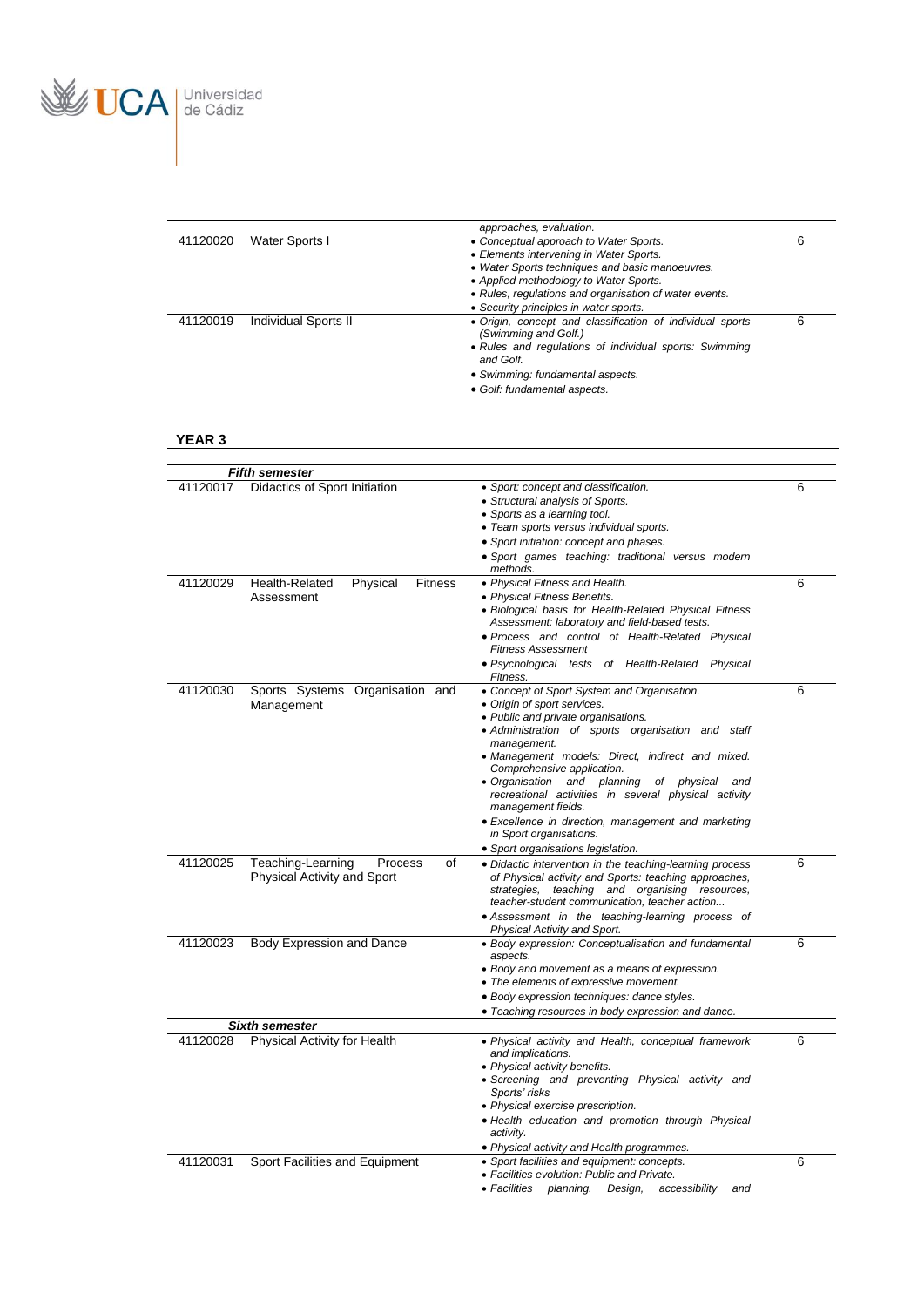

|          |                                                                  | functionality characteristics.<br>• Types of facilities.<br>• School facilities.<br>• Equipment. Different taxonomies.<br>• Maintenance of facilities and equipment.                                                                                                                                                                                                                                                           |   |
|----------|------------------------------------------------------------------|--------------------------------------------------------------------------------------------------------------------------------------------------------------------------------------------------------------------------------------------------------------------------------------------------------------------------------------------------------------------------------------------------------------------------------|---|
| 41120024 | Leisure Physical Activities in the<br><b>Natural Environment</b> | • Arguments for leisure physical activities in the natural<br>environment.<br>• Theory and practice fundamentals of leisure physical<br>activities in the natural environment.<br>• Development of leisure activities in nature and<br>sustainability.<br>• Leisure activities in the natural<br>environment.<br>Possibilities of organisation.<br>· Natural environment itineraries: types, characteristics<br>and resources. | 6 |
| 41120027 | Sports Training Planning                                         | • Sports training fundamentals: adaptation, power, form<br>and principles of sports training.<br>• Basic fundamentals of sports training planning.<br>• Fundamentals, structure and training methods of skill<br>components: strength, speed, endurance and<br>flexibility.                                                                                                                                                    | 6 |
| 41120021 | <b>Racquet Sports</b>                                            | • Origin, concept and classification of racquet sports.<br>• Rules and regulations of racquet sports.<br>• Tennis: fundamental aspects.<br>• Badminton: fundamental aspects.<br>· Padel: fundamental aspects.<br>• Table tennis: fundamental aspects.                                                                                                                                                                          | 6 |

|                | <b>Seventh semester</b>                     |                                                                                                                                                                                                                                                                                                                                                                                                                                                                                                                                                                                                                 |        |
|----------------|---------------------------------------------|-----------------------------------------------------------------------------------------------------------------------------------------------------------------------------------------------------------------------------------------------------------------------------------------------------------------------------------------------------------------------------------------------------------------------------------------------------------------------------------------------------------------------------------------------------------------------------------------------------------------|--------|
| 41120026       | Research on Physical Activity and<br>Sports | • Research in the field of Physical Activity and<br>Sports.<br>• Research methodology in the field of Physical<br>Activity and Sports.<br>• Scientific research in the field of Physical Activity<br>and Sports: Databases, search techniques and<br>document recovery.<br>• Scientific<br>communication:<br>written<br>oral.<br>and<br>Research papers writing.                                                                                                                                                                                                                                                | 6      |
| 41120          | Optional course 1                           |                                                                                                                                                                                                                                                                                                                                                                                                                                                                                                                                                                                                                 | 6      |
| 41120          | Optional course 2                           |                                                                                                                                                                                                                                                                                                                                                                                                                                                                                                                                                                                                                 | 6      |
| 41120          | Optional course 3                           |                                                                                                                                                                                                                                                                                                                                                                                                                                                                                                                                                                                                                 | 6      |
| 41120032       | Practicum 1                                 | • Work placement for students to gain experience in<br>a professional field related to Physical activity and<br>Sports.<br>• Seminars before, during and after the placement.<br>• Planning and scheduling of work and activities<br>suitable for each field.<br>· Objectives and development of necessary<br>strategies to accomplish the tasks.<br>• Tool usage and procedures for developing different<br>professional actions.<br>· Structuring of knowledge to apply them in a<br>professional environment.<br>• Strategy formulation to permanently assess<br>professional actions in various situations. | 6      |
|                | <b>Eighth semester</b>                      |                                                                                                                                                                                                                                                                                                                                                                                                                                                                                                                                                                                                                 |        |
| 41120<br>41120 | Optional course 4<br>Optional course 5      |                                                                                                                                                                                                                                                                                                                                                                                                                                                                                                                                                                                                                 | 6<br>6 |
| 41120033       | Practicum 2                                 | • Work placement for students to gain experience in<br>a professional field related to Physical activity and<br>Sports.<br>• Seminars before, during and after the placement.<br>• Planning and scheduling of work and activities<br>suitable for each field.<br>· Objectives and development of necessary<br>strategies to accomplish the tasks.<br>• Tool usage and procedures for developing different<br>professional actions.                                                                                                                                                                              | 6      |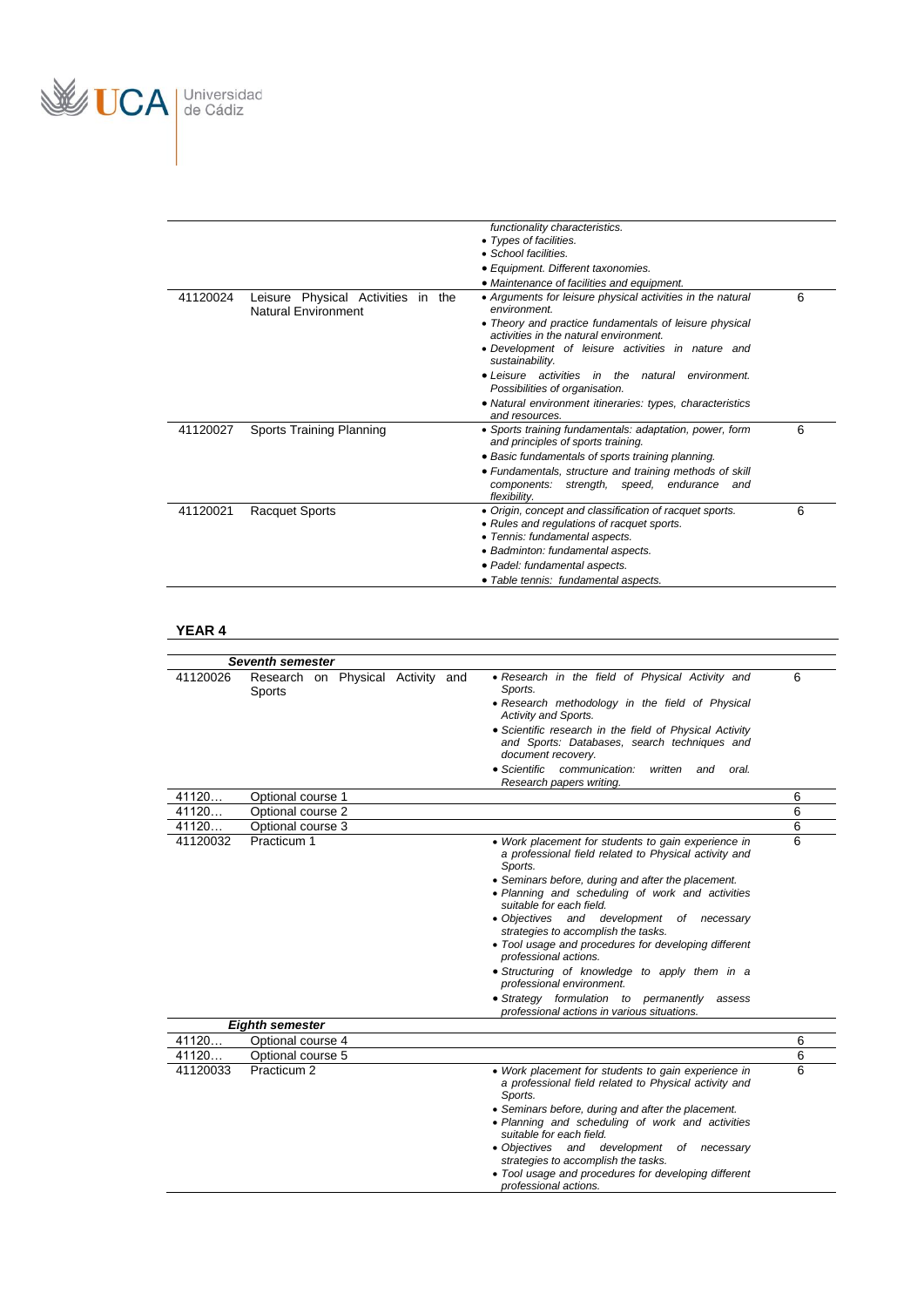

|          |                            | • Structuring of knowledge to apply them in a<br>professional environment.                     |    |
|----------|----------------------------|------------------------------------------------------------------------------------------------|----|
|          |                            | • Strategy formulation to permanently<br>assess<br>professional actions in various situations. |    |
| 41120034 | Undergraduate Dissertation | • Report production.                                                                           | 12 |
|          |                            | • Objectives, contents and structure of the<br>Undergraduate Dissertation.                     |    |
|          |                            | • Guidance for the presentation and defence of the<br>Undergraduate Dissertation.              |    |

## **OPTIONAL COURSES**

|                                 | 41120035 | Physical Activity for the Elderly                                   | • Physical<br>physiological<br>and                                                                                           | 6 |
|---------------------------------|----------|---------------------------------------------------------------------|------------------------------------------------------------------------------------------------------------------------------|---|
|                                 |          |                                                                     | characteristics of the elderly.<br>• Physical activity needs for adults                                                      |   |
|                                 |          |                                                                     | and the elderly.<br>• Social response to the demand of<br>physical exercise for adults and the<br>elderly.                   |   |
|                                 |          |                                                                     | • Individual and collective physical<br>activities aimed at the elderly.<br>consider<br>when<br>Aspects<br>to<br>scheduling. |   |
|                                 |          |                                                                     | • Main teaching methods.                                                                                                     |   |
|                                 | 41120036 | Physical<br>Activity<br>Specific<br>for<br><b>Population Groups</b> | · Intervention models<br>in specific<br>physical activity.<br>• Adapted<br>and<br>specific<br>sport                          | 6 |
|                                 |          |                                                                     | activities.<br>• Inclusion procedures<br>in specific<br>physical activities.                                                 |   |
|                                 |          |                                                                     | • Teaching-learning<br>processes,<br>design and evaluation.                                                                  |   |
| Physical activity<br>and Health | 41120037 | New Fitness and Wellness Trends                                     | • Conceptual framework and trends in<br>fitness and wellness.                                                                | 6 |
| Specialisation                  |          |                                                                     | • Fitness and wellness activities.                                                                                           |   |
|                                 |          |                                                                     | • New fitness and wellness trends.                                                                                           |   |
|                                 |          |                                                                     | • Materials in the fitness and wellness<br>field.                                                                            |   |
|                                 | 41120038 | Physical and Sport Readaptation                                     | • Origin, basics and phases in injury<br>readaptation.                                                                       | 6 |
|                                 |          |                                                                     | • Physical and sport readaptation.                                                                                           |   |
|                                 |          |                                                                     | • Strategies<br>and<br>intervention<br>proposals related to prevention and<br>physical and sport readaptation.               |   |
|                                 | 41120039 | Body Composition and Nutrition                                      | • Concept and general factors in<br>anthropometry.<br>• Body compartments.                                                   | 6 |
|                                 |          |                                                                     | • Somatotype.<br>$\bullet$ Body<br>composition<br>and<br>sport<br>performance.                                               |   |
|                                 |          |                                                                     | • Basic factors in nutrition and sport.<br>• Bioenergetic knowledge.                                                         |   |
|                                 |          |                                                                     | · Nutritional status assessment. Diet<br>planning.                                                                           |   |
|                                 |          |                                                                     | • Nutritional<br>ergogenic<br>aids<br>and<br>doping.                                                                         |   |